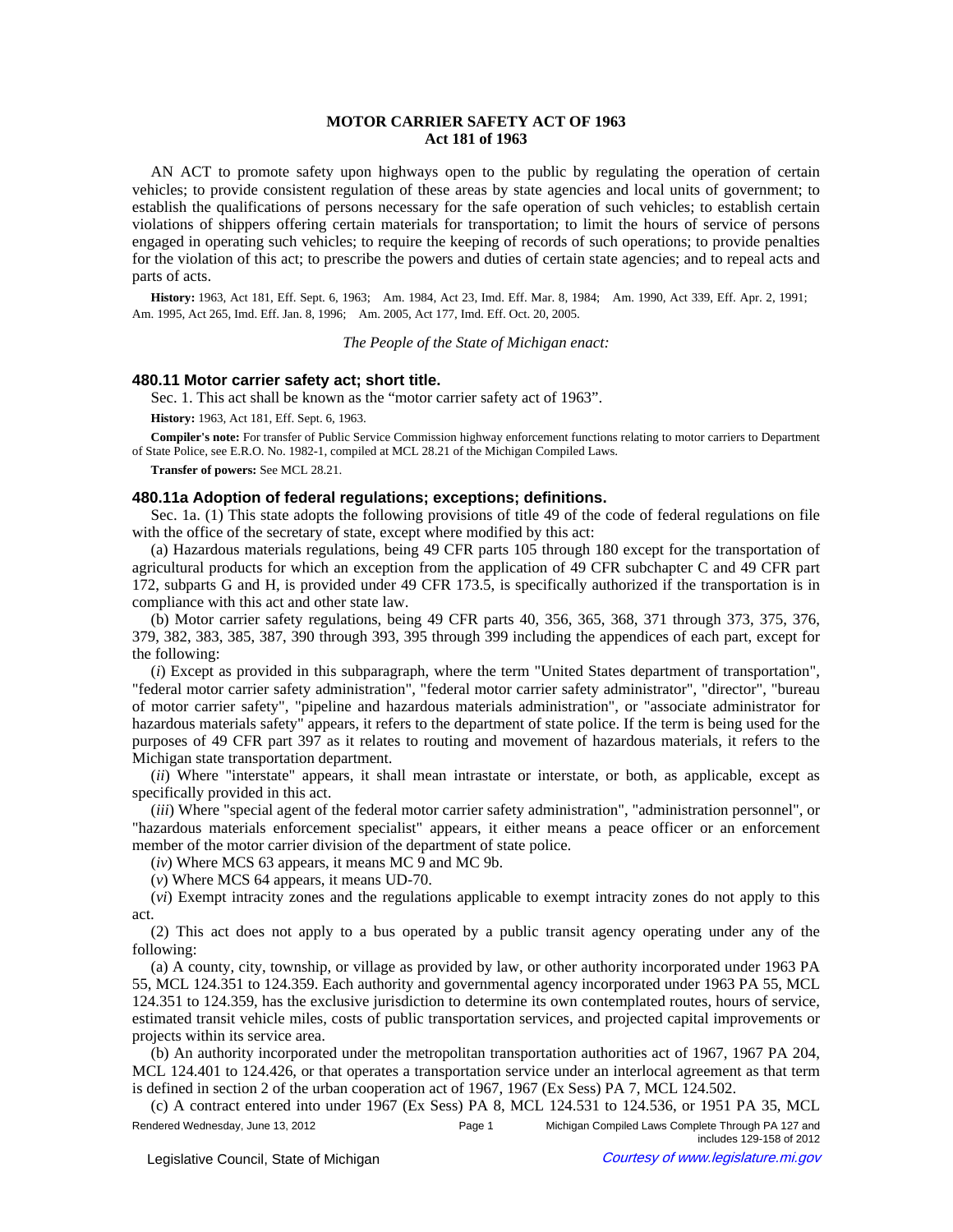## 124.1 to 124.13.

(d) An authority incorporated under the public transportation authority act, 1986 PA 196, MCL 124.451 to 124.479, or a nonprofit corporation organized under the nonprofit corporation act, 1982 PA 162, MCL 450.2101 to 450.3192, that provides transportation services.

(e) An authority financing public improvements to transportation systems under the revenue bond act of 1933, 1933 PA 94, MCL 141.101 to 141.140.

(3) As used in this act:

(a) "Hazardous material vehicle inspection or repair facility" means a commercial enterprise that performs inspections, certification, testing, or repairs to commercial motor vehicles transporting hazardous materials as required by 49 CFR parts 105 to 180 and includes motor carriers that perform the inspections, certification, testing, or repairs to vehicles owned or leased by the motor carrier.

(b) "Medical examiner" means that term as defined under 49 CFR 390.5.

History: Add. 1973, Act 171, Eff. Mar. 29, 1974;—Am. 1984, Act 23, Imd. Eff. Mar. 8, 1984;—Am. 1990, Act 339, Eff. Apr. 2, 1991;-Am. 1995, Act 265, Imd. Eff. Jan. 8, 1996;-Am. 2005, Act 177, Imd. Eff. Oct. 20, 2005;--Am. 2006, Act 50, Imd. Eff. Mar. 9, 2006; Am. 2011, Act 160, Imd. Eff. Sept. 30, 2011.

### **480.11b Repealed. 2005, Act 177, Imd. Eff. Oct. 20, 2005.**

**Compiler's note:** The repealed section pertained to the motor carrier safety appeal board.

#### **480.12 Repealed. 1984, Act 23, Imd. Eff. Mar. 8, 1984.**

**Compiler's note:** The repealed section pertained to hour limitations for person driving truck or truck tractor.

#### **480.12a-480.12c Repealed. 2005, Act 177, Imd. Eff. Oct. 20, 2005.**

**Compiler's note:** The repealed sections pertained to qualifications of persons operating certain motor vehicles and safety standards for certain equipment, devices, and facilities.

### **480.12d Person qualified to operate commercial motor vehicle.**

Sec. 2d. (1) A person shall not operate a commercial motor vehicle unless he or she is qualified to operate that vehicle. A motor carrier shall not require or permit a person to operate a commercial motor vehicle unless that person is qualified to operate that vehicle.

(2) In the case of intrastate transportation, a person is qualified to operate a commercial motor vehicle if he or she meets all of the requirements of 49 CFR parts 383 and 391, except all of the following provisions:

(a) Except as otherwise provided in subdivision (b), the person is at least 18 years old when transporting intrastate property or passengers.

(b) The person is at least 21 years old when transporting hazardous materials in a quantity that requires the vehicle to be marked or placarded under 49 CFR parts 105 to 180.

(c) The person is eligible for and displays a valid medical waiver card, is excepted from the medical waiver card provisions under this act, or, until December 31, 2014, displays a grandfather rights card issued in accordance with this act.

History: Add. 1990, Act 339, Eff. Apr. 2, 1991;—Am. 1995, Act 265, Imd. Eff. Jan. 8, 1996;—Am. 2005, Act 177, Imd. Eff. Oct. 20, 2005;—Am. 2011, Act 160, Imd. Eff. Sept. 30, 2011.

**Compiler's note:** Former MCL 480.12d, which pertained to the promulgation of qualifications, rules, and standards by the public service commission, was repealed by Act 23 of 1984, Imd. Eff. Mar. 8, 1984.

## **480.12e Person applying to operate commercial motor vehicle; providing list of applicant's former employers and related information.**

Sec. 2e. A person who applies to operate a commercial motor vehicle as defined by section 7a of the Michigan vehicle code, Act No. 300 of the Public Acts of 1949, being section 257.7a of the Michigan Compiled Laws, shall submit a list of the names and addresses of the applicant's employers during the 7-year period preceding the 3-year period required by 49 C.F.R. 391.21(b)(10) for which the applicant was an operator of a commercial motor vehicle, together with the dates of employment and the reasons for leaving such employment.

**History:** Add. 1990, Act 339, Eff. Apr. 2, 1991.

### **480.12f Motor carrier; review of driving records required; exception.**

Sec. 2f. Except as provided in this act, each motor carrier shall, at least once every 12 months, review a copy of the driver's record from each state in which the driver held a license during the preceding year to determine whether that driver meets minimum requirements for safe driving or is disqualified to drive a commercial motor vehicle pursuant to 49 C.F.R. 391.15. In reviewing a driving record, the motor carrier shall

© Legislative Council, State of Michigan Council Courtesy of www.legislature.mi.gov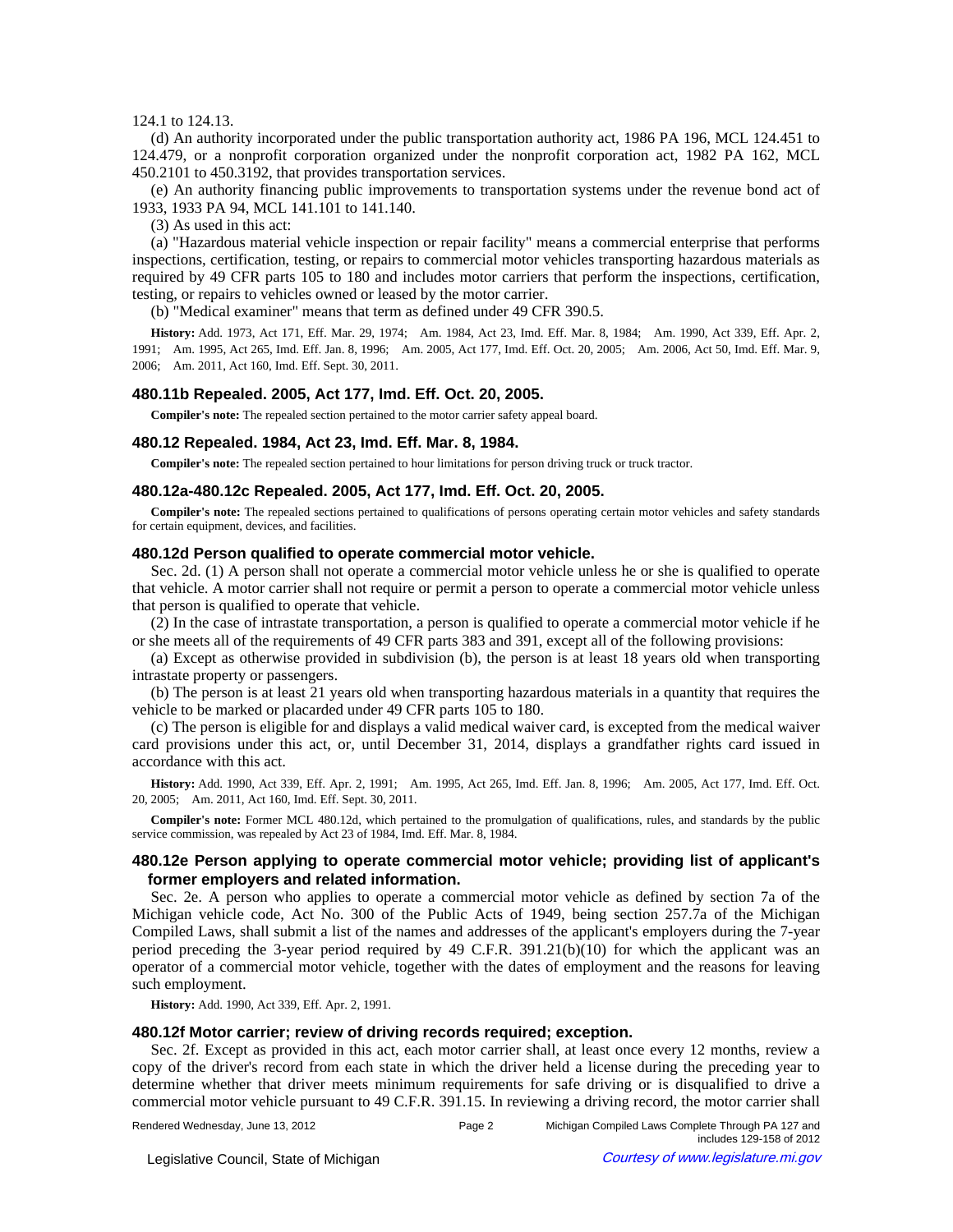consider any evidence that the driver has violated applicable provisions of the federal motor carrier safety regulations and the hazardous materials regulations. The motor carrier shall also consider the driver's accident record and any evidence that the driver has violated laws governing the operation of motor vehicles, and shall give great weight to violations, such as speeding, reckless driving, and operating while under the influence of alcohol or drugs, that indicate that the driver has exhibited a disregard for the safety of the public. A note setting forth the date upon which the review was performed and the name of the person who reviewed the driving record shall be included in the driver's qualification file.

History: Add. 1990, Act 339, Eff. Apr. 2, 1991;-- Am. 1995, Act 265, Imd. Eff. Jan. 8, 1996.

# **480.12g, 480.12h Repealed. 1995, Act 265, Imd. Eff. Jan. 8, 1996;—2005, Act 177, Imd. Eff. Oct. 20, 2005.**

**Compiler's note:** The repealed sections pertained to road tests and written examination.

## **480.12i-480.12w Repealed. 2005, Act 177, Imd. Eff. Oct. 20, 2005.**

**Compiler's note:** The repealed sections pertained to qualifications of and requirements for certain drivers of motor carriers and farm vehicles.

# **480.13 Motor carrier safety appeal board; creation; membership; duties; person not physically qualified to drive; waiver to drive commercial motor vehicle; application; requirements; issuance of waiver; validity; renewal; notice; suspension or revocation; denial of application for waiver; appeal; effect on worker's compensation status.** Sec. 3.

(1) The motor carrier safety appeal board is created. The board shall consist of the director of the department of state police or his or her designee, the secretary of state or his or her designee, the director of the state transportation department or his or her designee, and 1 representative of the motor carrier industry chosen jointly by these 3 department heads and the Michigan trucking association. The appeal board shall hear and decide applications for waivers from medical requirements of this act and the rules promulgated pursuant to this act.

(2) A person who is not physically qualified to drive under 49 CFR 391.41 and who is otherwise qualified to drive a commercial motor vehicle may drive a commercial motor vehicle if the motor carrier division of the department of state police or the appeal board has granted a waiver to that person.

(3) An application for a waiver shall be submitted jointly by the person who seeks a waiver of his or her physical disqualification and by the motor carrier that will employ the person if the application is granted. The application shall be delivered to the headquarters of the motor carrier division of the department of state police.

(4) An application for a waiver shall contain all of the following:

(a) A description of all of the following:

(*i*) The type, size, and special equipment, if any, of the vehicles the individual applicant intends to drive.

(*ii*) The general area and type of roads the individual applicant intends to traverse while driving.

(*iii*) The maximum distances the individual applicant intends to drive.

(*iv*) The nature of the commodities or cargo the individual applicant intends to transport.

(*v*) The methods the applicant or any other person will use to load and secure the commodities or cargo.

(*vi*) The nature and extent of the individual applicant's experience at operating commercial motor vehicles of the type he or she intends to drive.

(b) An agreement that the motor carrier will promptly file with the motor carrier division of the department of state police reports that the division may require, including accident reports.

(c) An agreement that if a waiver is granted, it authorizes the individual applicant to drive intrastate only when employed by the motor carrier that joined in the individual's application.

(5) An application for a waiver shall be accompanied by all of the following:

(a) Not less than 2 reports of medical examinations, conducted within the preceding 60 days of the date of the application, pursuant to 49 CFR 391.43, each of which includes the medical examiner's opinion concerning the individual applicant's ability to operate safely a vehicle of the type the applicant intends to drive.

(b) A copy of the individual applicant's application for employment made pursuant to 49 CFR 391.21 or this act.

(6) An application for a waiver shall be signed by both the individual applicant and the motor carrier. If the motor carrier is a corporation, the application shall be signed by an officer of the corporation. If the motor carrier is a partnership, the application shall be signed by a general partner.

| Rendered Wednesday, June 13, 2012 |  |  |  |
|-----------------------------------|--|--|--|
|-----------------------------------|--|--|--|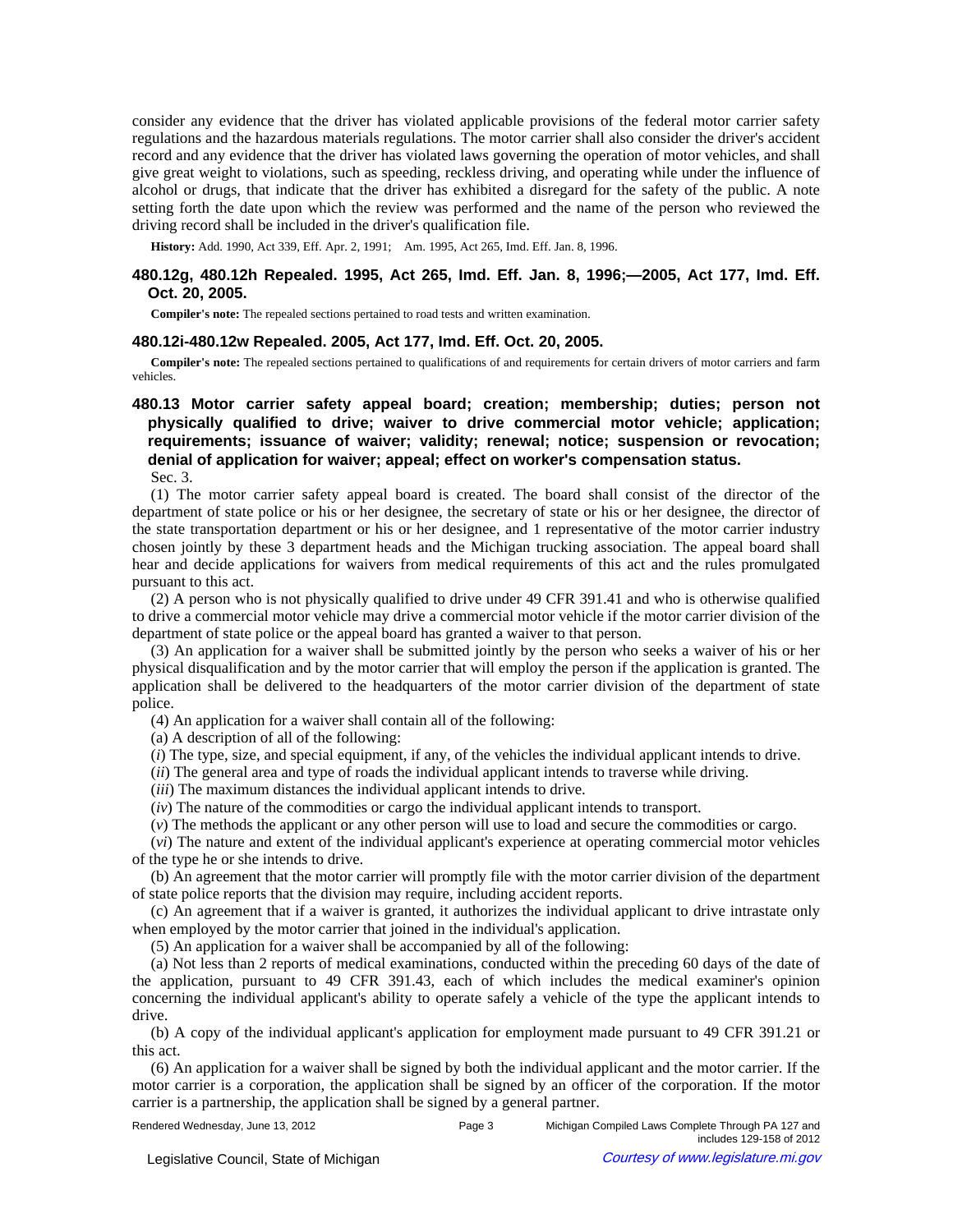(7) The driver applicant or motor carrier applicant shall not falsify information in the letter of application or the renewal application.

(8) The motor carrier division of the department of state police may deny the application or may approve the application, in whole or in part, and issue a waiver subject to the terms, conditions, and limitations as it considers consistent with safety and the public interest. A waiver is valid for not more than 2 years, and a waiver may be renewed upon submission of a new application under this act.

(9) If the motor carrier division of the department of state police grants a waiver, it shall notify each applicant by a letter, that sets forth the terms, conditions, and limitations of the waiver. The motor carrier shall retain the letter or a legible copy of it and a copy of the medical waiver card in the driver's qualification file as long as the individual applicant is employed by that motor carrier and for 3 years thereafter. The individual applicant shall have the current medical waiver card in his or her possession when he or she drives a commercial motor vehicle or is otherwise on duty.

(10) The motor carrier division of the department of state police may suspend a waiver at any time. The motor carrier division may revoke a waiver after the person to whom it was issued is given notice of the proposed revocation and a reasonable opportunity to appeal for review.

(11) An applicant who was denied in whole or in part his or her application for a waiver of physical defect under this act or conflict of medical evaluation under 49 CFR 391.47 may make an appeal for review by contacting the motor carrier division.

(12) Notwithstanding any other provisions of this section, the determination of the motor carrier safety appeal board shall have no bearing on worker's compensation status.

History: Add. 1990, Act 339, Eff. Apr. 2, 1991;
- Am. 1995, Act 265, Imd. Eff. Jan. 8, 1996;
- Am. 2005, Act 177, Imd. Eff. Oct. 20, 2005.

**Compiler's note:** Former MCL 480.13, which pertained to sleeper berths, was repealed by Act 23 of 1984, Imd. Eff. Mar. 8, 1984.

## **480.13a Trailers or trailer-vehicle combinations; surge brakes equipment for intrastate operation.**

Sec. 3a. Trailers with a gross vehicle weight or gross vehicle weight rating of 15,000 pounds or less or trailer-vehicle combinations with an actual gross vehicle weight or a gross vehicle weight rating of 26,000 pounds or less may be equipped with surge brakes for intrastate operation as allowed by section 705(1)(c) of the Michigan vehicle code, 1949 PA 300, MCL 257.705.

**History:** Add. 2000, Act 213, Imd. Eff. June 27, 2000.

*\*\*\*\*\* 480.14 THIS SECTION IS REPEALED BY ACT 160 OF 2011 EFFECTIVE DECEMBER 31, 2014 \*\*\*\*\** 

# **480.14 Exceptions to act and federal provisions; exemption from medical qualification; grandfather rights; preexisting conditions; maintaining copy of grandfather card.**

Sec. 4.

(1) The provisions of this act and 49 CFR 391.21 relating to applications for employment, 49 CFR 391.23 relating to investigations and inquiries, and 49 CFR 391.31 and CFR 391.33 relating to road tests do not apply to a driver who has been a regularly employed driver of an intrastate motor carrier of property for a continuous period which began on or before June 10, 1984, as long as he or she continues to be a regularly employed driver of that motor carrier or to a driver who has been a regularly employed driver of an intrastate motor carrier of passengers for a continuous period which began on or before March 3, 1991, as long as he or she continued to be a regularly employed driver of that motor carrier. Such a driver is qualified to drive a commercial motor vehicle if he or she fulfills the requirements of section 2d(2).

(2) The provisions in this act pertaining to an intrastate driver's medical qualifications do not apply to any driver who:

(a) Has been a regularly employed driver of the motor carrier for a continuous period that began on or before June 10, 1984.

(b) Has continued to be a regularly employed driver of that motor carrier.

(c) Is otherwise qualified to drive a commercial motor vehicle under this act.

(d) Has made application to the appeal board claiming grandfathering rights.

(e) Has received a grandfather rights card from the motor carrier division of the department of state police. The grandfather rights card shall be carried at all times on the person of the driver while he or she is operating a commercial motor vehicle. The original grandfather rights application form or a legible copy of it will be retained in the driver's qualification file in accordance with this act.

(3) Notwithstanding subsection (2), the provisions of this act pertaining to random, reasonable cause, and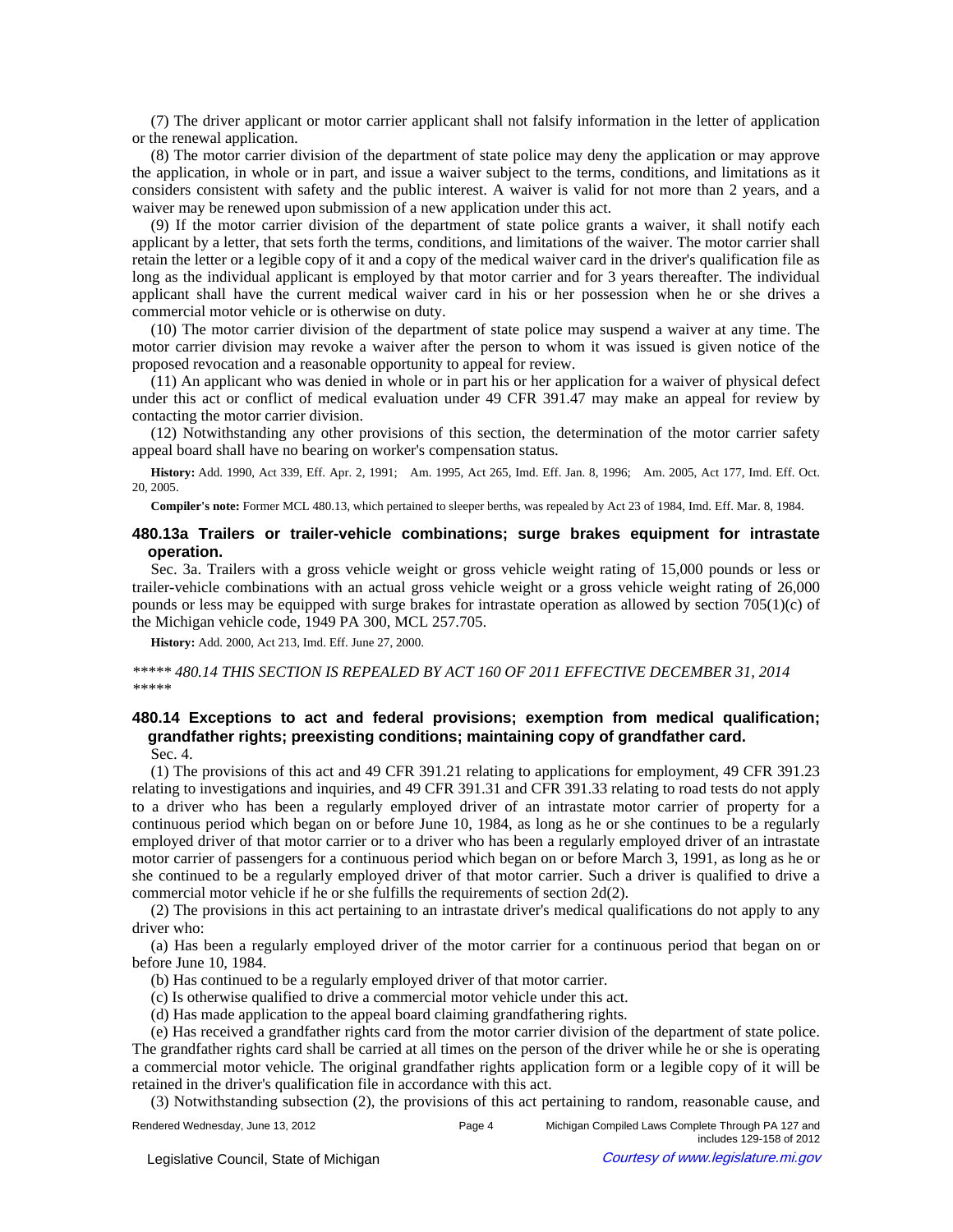postaccident drug and alcohol testing apply to all drivers as required by 49 CFR part 382 granted grandfather rights under this section.

(4) Grandfather rights shall remain valid until December 31, 2014.

(5) The exemption from medical qualification under this section applies only to preexisting conditions before January 1, 1996. Any medical condition that would normally disqualify a driver under this act automatically voids any grandfather rights. Any driver who develops a normally disqualifying medical condition or violates any provision of subsection (2) of this section after being issued a grandfather card must return the grandfather card to the motor carrier division of the department of state police and apply for a medical waiver as provided in this act.

(6) A motor carrier shall maintain the original or a legible copy of the grandfather card issued under this act in the file of each driver that has been issued one.

History: 1963, Act 181, Eff. Sept. 6, 1963;—Am. 1984, Act 23, Imd. Eff. Mar. 8, 1984;—Am. 1995, Act 265, Imd. Eff. Jan. 8, 1996; Am. 2005, Act 177, Imd. Eff. Oct. 20, 2005.

**Administrative rules:** R 460.16101 et seq. of the Michigan Administrative Code.

*\*\*\*\*\* 480.14a THIS SECTION IS REPEALED BY ACT 160 OF 2011 EFFECTIVE DECEMBER 31, 2014 \*\*\*\*\** 

### **480.14a Issuance of new grandfather cards; prohibition.**

Sec. 4a. The department is not authorized to issue new grandfather cards under section 4 after the effective date of the amendatory act that added this section.

**History:** Add. 2005, Act 177, Imd. Eff. Oct. 20, 2005.

# **480.15 Intrastate transportation; exceptions; applicability to farm vehicle driver, public utility driver, government-owned commercial motor vehicle, certain combination of vehicles, and buses; motor vehicle engaged in seasonal construction-related activities; definitions.**

Sec. 5. (1) In the case of intrastate transportation, the provisions of 49 CFR 391.21 relating to application for employment, 49 CFR 391.23 relating to investigations and inquiries, 49 CFR 391.31 relating to road tests, 49 CFR part 395 relating to hours of service, 49 CFR 383.71 and 391.41 to 391.45 to the extent that they require a driver to be medically qualified or examined and to have a medical examiner's certificate on his or her person, and the provisions of this act relating to files and records do not apply to a farm vehicle driver as defined in 49 CFR 390.5.

(2) For intrastate transportation, the provisions of this act do not apply to a self-propelled implement of husbandry or an implement of husbandry being drawn by a farm tractor or another implement of husbandry.

(3) The provisions of this act related to driver qualifications do not apply to public utility, telephone, and cable television company service employees if those employees are not otherwise being used as a regularly employed driver and are not operating a vehicle that meets the definition of a commercial motor vehicle in 49 CFR part 383.

(4) The requirements of 49 CFR part 395 do not apply to any driver of a public utility service vehicle when being used in cases of emergency. As used in this subsection, "emergency" means any instance of loss of public utility service due to an unforeseen circumstance, a natural disaster, or an act of God. A declaration of emergency by a public official is not required to constitute an emergency under this subsection.

(5) This act and the rules promulgated under this act do not apply to a commercial motor vehicle owned and operated by a unit of government or its employees, except as otherwise provided by this act, and except for 49 CFR 383.71(h) and all of 49 CFR parts 382, 391, 392, and 393.

(6) A combination of vehicles with an actual combination gross vehicle weight or a gross combination weight rating of 26,000 pounds or less, if the trailer or semitrailer has an actual gross vehicle weight or gross vehicle weight rating of 15,000 pounds or less, may be equipped with surge brakes for intrastate operation as allowed by section  $705(1)(c)$  of the Michigan vehicle code, 1949 PA 300, MCL 257.705. Vehicles of any size that are transporting hazardous materials in an amount that requires placarding or vehicles that are designed to transport more than 8 passengers, including the driver, shall not be equipped with surge brakes for intrastate operation.

(7) Except for the purpose of granting a waiver in accordance with section 53 of the pupil transportation act, 1990 PA 187, MCL 257.1853, this act and the rules promulgated under this act do not apply to a school bus as defined in section 7 of the pupil transportation act, 1990 PA 187, MCL 257.1807, or a bus defined, and for which a certificate of authority was issued, under the motor bus transportation act, 1982 PA 432, MCL 474.101 to 474.141.

(8) A motor carrier operating entirely in intrastate commerce solely within Michigan shall not permit or Rendered Wednesday, June 13, 2012 Page 5 Michigan Compiled Laws Complete Through PA 127 and includes 129-158 of 2012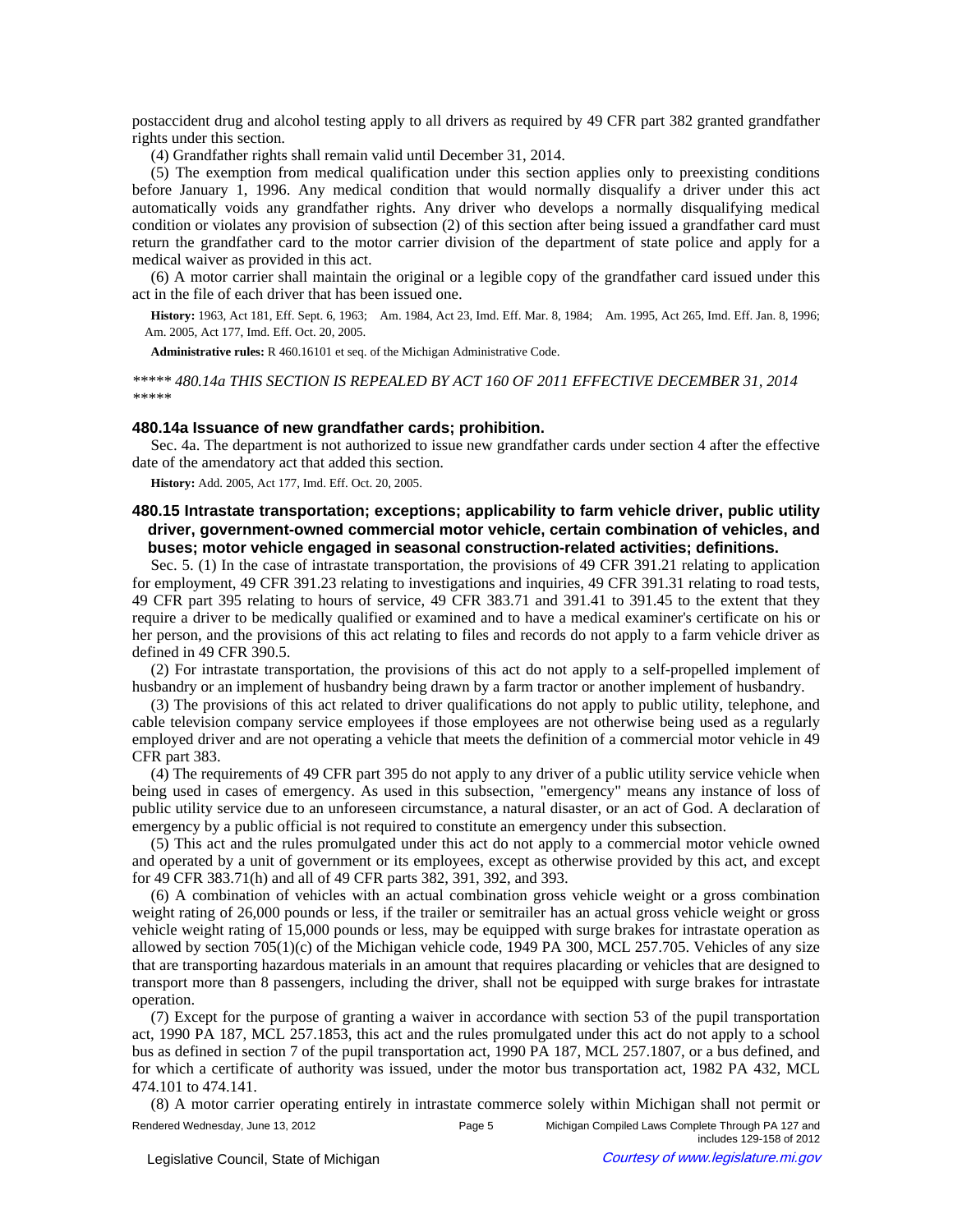require an operator of a commercial motor vehicle engaged in seasonal construction-related activities, regardless of the number of motor carriers using the operator's services, to do either of the following:

(a) Operate for any period after having been on duty 70 hours in any 7 consecutive days or having been on duty 80 hours in any period of 8 consecutive days.

(b) Operate more than 12 hours or be on duty more than 16 hours in any day.

(9) As used in subsections (3) and (4), "public utility" means a person or corporation operating equipment or facilities for producing, generating, transmitting, delivering, or furnishing gas or electricity for the production of light, heat, or power for the public for compensation.

(10) As used in this section:

(a) "Implement of husbandry" means that term as defined in section 21 of the Michigan vehicle code, 1949 PA 300, MCL 257.21.

(b) "Farm tractor" means that term as defined in section 16 of the Michigan vehicle code, 1949 PA 300, MCL 257.16.

History: Add. 1998, Act 337, Imd. Eff. Sept. 30, 1998;--Am. 2005, Act 177, Imd. Eff. Oct. 20, 2005;--Am. 2006, Act 595, Imd. Eff. Jan. 3, 2007;--Am. 2011, Act 156, Imd. Eff. Sept. 27, 2011;--Am. 2011, Act 160, Imd. Eff. Sept. 30, 2011.

**Compiler's note:** Former MCL 480.15, which pertained to adoption of title 49 of the code of federal regulations as of February 28, 1990 by reference, was repealed by Act 265 of 1995, Imd. Eff. Jan. 8, 1996.

## **480.16 Motor carriers; submission of documents to motor carrier officer; inspection of cargo.**

Sec. 6. (1) Motor carriers shall submit, upon demand, all their transportation safety related documents, such as all records and information pertaining to any accident, drivers' records of duty status, bills of lading, shipping records, driver time and payroll records, driver qualification records, vehicle maintenance records, and equipment for inspection or copying during regular business hours to any enforcement member of the motor carrier division displaying a valid Michigan department of state police, motor carrier division identification card.

(2) Hazardous materials vehicle inspection and repair facilities shall submit, upon demand, all their transportation safety related documents as required by this act, such as hazardous materials tank certification and repair documents, and annual inspection certification documents to any enforcement member of the motor carrier division displaying a valid Michigan department of state police motor carrier division identification card.

(3) A motor carrier or a hazardous material vehicle inspection or repair facility operating within this state with main offices in another state or province shall submit all transportation safety related documents as outlined in subsection (1) for inspection and copying within 10 working days after receiving formal notification requesting the documents.

(4) An enforcement member of the motor carrier division of the department of state police displaying valid identification may, without a warrant, require the cargo carrying portion of a vehicle to be opened for inspection of the cargo, any object within that portion of the vehicle, or the interior of the vehicle or any compartment within the interior of the vehicle. If a commercial motor vehicle is inspected by breaking the load seal, then the enforcement member shall give to the driver a signed receipt of inspection and the enforcement member shall be responsible for applying a state of Michigan seal.

History: Add. 1990, Act 339, Eff. Apr. 2, 1991;--Am. 1995, Act 265, Imd. Eff. Jan. 8, 1996;--Am. 2005, Act 177, Imd. Eff. Oct. 20, 2005.

**Compiler's note:** Former MCL 480.16, which pertained to exemptions from this act, was repealed by Act 23 of 1984, Imd. Eff. Mar. 8, 1984.

### **480.17 Violation of act or rules; penalty.**

Sec. 7. (1) Except as provided in sections 7b, 7c, and 7d, any person, driver, or motor carrier as defined by 49 CFR 390.5 who violates this act or a rule promulgated under this act, or permits or requires any person to violate this act or a rule promulgated under this act, is responsible for a state civil infraction and may be ordered to pay a fine of not more than \$250.00 for each violation.

(2) A peace officer or an enforcement member of the motor carrier division of the department of state police, upon probable cause to believe that a motor vehicle is being operated in violation of this act or a rule promulgated under this act, may stop the motor vehicle and inspect the motor vehicle. If a violation is found, the officer may issue a notice to appear for that violation.

(3) An enforcement member of the motor carrier division of the department of state police, upon notification of a valid out-of-service order upon a motor carrier issued by the United States department of transportation, by a state or a political subdivision of a state, by the Canadian or Mexican government, or by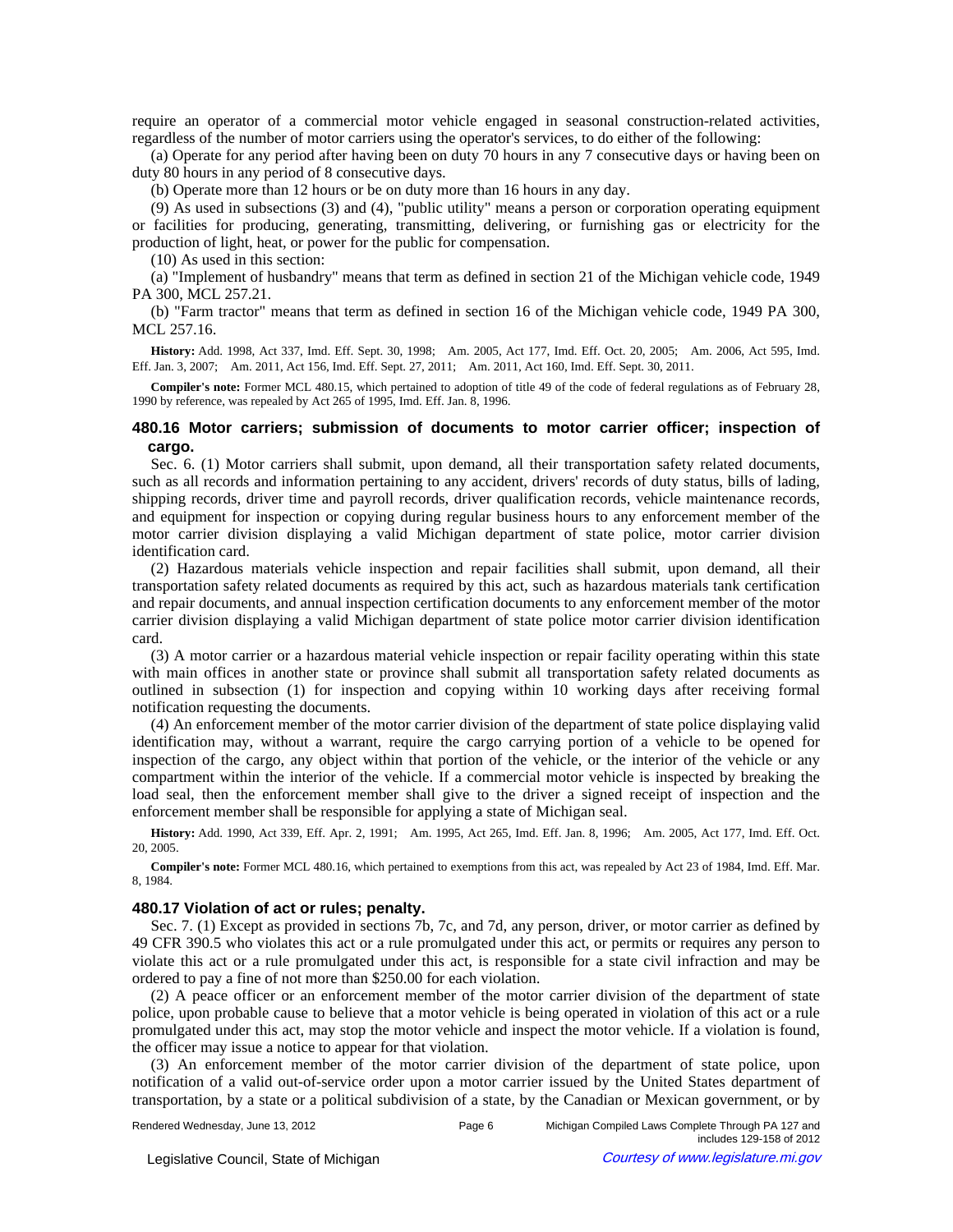the government of a province of Canada, may stop and detain any vehicle operated by the motor carrier and place the vehicle and driver out of service pursuant to the order. A driver or motor carrier operating a vehicle in violation of an out-of-service order is responsible for a state civil infraction and shall be assessed a fine of not more than \$500.00.

History: 1963, Act 181, Eff. Sept. 6, 1963;—Am. 1973, Act 171, Eff. Mar. 29, 1974;—Am. 1984, Act 23, Imd. Eff. Mar. 8, 1984;— Am. 1988, Act 353, Eff. Apr. 1, 1989;—Am. 1988, Act 360, Imd. Eff. Dec. 7, 1988;—Am. 1990, Act 339, Eff. Apr. 2, 1991;—Am. 1995, Act 265, Imd. Eff. Jan. 8, 1996;—Am. 2000, Act 98, Imd. Eff. May 15, 2000;—Am. 2005, Act 177, Imd. Eff. Oct. 20, 2005.

#### **480.17a Rules; rescission.**

Sec. 7a. The department of state police may promulgate rules necessary to the accomplishment of the purpose of this act. The administrative rules promulgated and filed with the secretary of state on June 22, 1984 and any subsequent revisions to those rules were rescinded effective January 1, 1996 by 1995 PA 265.

History: Add. 1988, Act 359, Imd. Eff. Dec. 7, 1988;-- Am. 2005, Act 177, Imd. Eff. Oct. 20, 2005.

### **480.17b Penalties; "serious safety defect" defined.**

Sec. 7b. (1) A driver, person, or motor carrier as defined by 49 CFR 390.5 who operates or who requires or permits the driver to operate a commercial motor vehicle with a serious safety defect in violation of this act or a rule promulgated under this act is responsible for a state civil infraction and shall be assessed a fine of not more than \$500.00 for each violation. A fine ordered to be paid by the district court under this subsection shall be paid to the county treasurer and applied for library purposes as provided by law. A fine ordered to be paid by a municipal court shall be paid to the treasurer of the political subdivision whose ordinance is violated.

(2) As used in this section, "serious safety defect" means a violation of this act or a rule promulgated pursuant to this act relative to brakes, tires, steering, coupling devices, headlights, taillights, brake lights, and turn signals that results in the vehicle being placed out of service.

History: Add. 1988, Act 353, Eff. Apr. 1, 1989;-Am. 1990, Act 339, Eff. Apr. 2, 1991;-Am. 2000, Act 98, Imd. Eff. May 15, 2000;—Am. 2005, Act 177, Imd. Eff. Oct. 20, 2005.

# **480.17c Transporting package relating to hazardous material required to be marked or labeled; violation; penalty; owner or user of hazardous materials vehicle inspection or repair facility; violation as misdemeanor.**

Sec. 7c. (1) A person who operates or who requires or permits a person to operate a commercial motor vehicle in violation of this act or a rule promulgated under this act related to the transportation of hazardous materials if the vehicle is transporting a package required to be marked or labeled under 49 CFR parts 100 to 180 is responsible for a state civil infraction and may be ordered to pay a fine of not more than \$500.00 for each violation.

(2) A person or entity identified in subsection (1) who knowingly or willfully violates this act or a rule promulgated under this act is, upon conviction, guilty of a misdemeanor punishable by imprisonment for not more than 1 year or a fine of not more than \$500.00, or both, for each violation.

(3) A person or entity identified in subsection (1) who causes injury or death during a violation of this act, while a vehicle identified in subsection (1) that is transporting a package required to be marked or labeled under 49 CFR parts 100 to 180 is used, is, upon conviction, guilty of a misdemeanor punishable by imprisonment for not more than 1 year or a fine of not more than \$500.00, or both, for each violation.

(4) An officer, employee, owner, or agent of an individual, partnership, corporation, or association, or their lessees or receiver appointed by a court that is the owner or user of any hazardous materials vehicle inspection or repair facility that violates a section of this act, or a rule promulgated under this act, related to the transportation of hazardous materials, is guilty of a misdemeanor punishable as prescribed in this section.

History: Add. 1995, Act 265, Imd. Eff. Jan. 8, 1996;-Am. 2000, Act 98, Imd. Eff. May 15, 2000;-Am. 2002, Act 118, Eff. May 1, 2002; Am. 2004, Act 168, Imd. Eff. June 24, 2004; Am. 2005, Act 177, Imd. Eff. Oct. 20, 2005.

## **480.17d Definitions; compliance order; shut down order; noncompliance as misdemeanor; impoundment of vehicle.**

#### Sec. 7d. (1) As used in this section:

(a) "Immediate destination" means the next scheduled stop of a commercial motor vehicle already in motion where the cargo on board can be safely secured.

(b) "Motor carrier division" means the motor carrier division of the department of state police.

(c) "Person" means an individual, driver, or employee or a firm, motor carrier, lessee, lessor, association, partnership, or corporation, and their affiliated or related successors, that undertakes to control, direct,

Rendered Wednesday, June 13, 2012 Page 7 Michigan Compiled Laws Complete Through PA 127 and includes 129-158 of 2012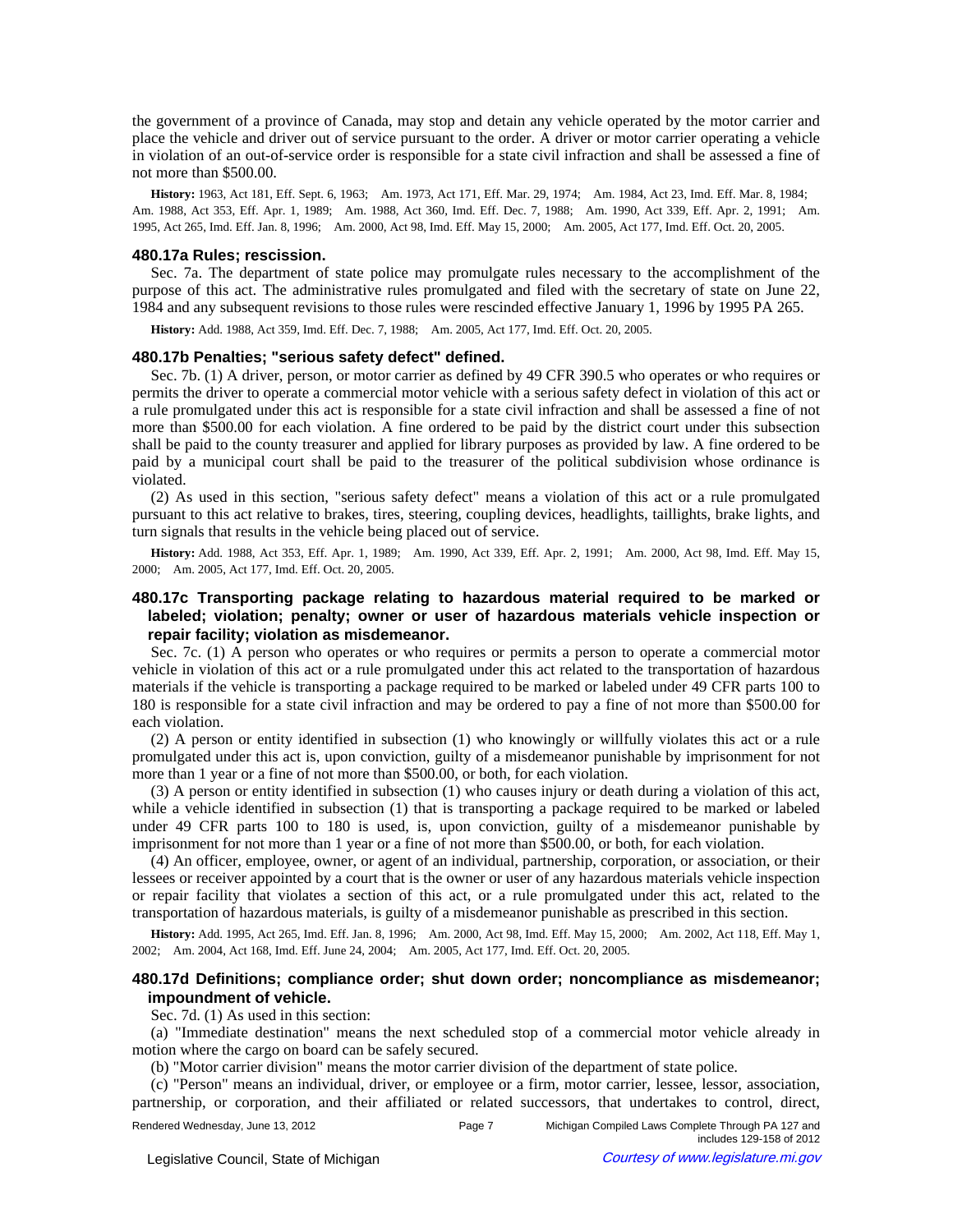conduct, or otherwise perform transportation by commercial motor vehicle upon the public highways of this state.

(d) "Shut down order" means a court order issued to a motor carrier upon proof shown of unreasonable risk or an imminent hazard.

(e) "Unreasonable risk or an imminent hazard" shall be defined as any condition of commercial motor vehicle, employee, or commercial motor vehicle operation which creates, causes, or compounds the substantial likelihood that death, serious illness, or severe personal injury may occur if not discontinued immediately.

(2) Upon determination that the continued operation of commercial motor vehicles by a person upon the highways of this state poses an unreasonable risk or an imminent hazard to the public safety, the motor carrier division shall issue a compliance order. The order may direct a person to make certain changes, repairs, or alterations to the person's vehicles or operations, to comply with the laws of this state. In making an order, restrictions shall not be imposed on any employee or person beyond that required to abate the hazard. Any vehicle or driver operating during the specified time period of the order shall be in compliance with all applicable laws and rules.

(3) A compliance order shall include the name and address of the person and the chief operating officer of the person, the reason or reasons for the order, and the requirements or conditions that must be met for rescission of the order. The order shall also include a statement that the person has a set time limit to comply with the order. If the set time limit expires and the person is not in compliance with the order, the motor carrier division may seek a shut down order from a circuit court. The motor carrier division shall set the time limit for compliance with the compliance order to be not less than 30 days and not more than 180 days.

(4) Upon petition to the circuit court having jurisdiction by the motor carrier division, the court may issue a shut down order. The order shall direct a vehicle or vehicles or employee or employees out of service from further operations, or shall direct a person to cease all or part of the person's commercial motor vehicle operation. In making such an order, restrictions shall not be imposed on any employee or person beyond that required to abate the hazard.

(5) A shut down order shall include the name and address of the person and the chief operating officer of the person, the reason or reasons for the order, the requirements or conditions that must be met for rescission of the order, and a statement of the right to appeal.

(6) An order to any person to cease all or part of its operation shall not prevent vehicles in transit at the time the order is served from proceeding to their immediate destinations, unless that vehicle or person is specifically ordered out of service. However, vehicles and drivers proceeding to their immediate destination shall be subject to compliance upon arrival.

(7) A person who fails to comply with a shut down order is guilty of a misdemeanor, punishable by a fine of not more than \$1,000.00 for each violation, or by imprisonment for not more than 90 days, or both. A person or vehicle found operating on the highways of this state while under a shut down order shall be immediately stopped, and impounded or arrested. The owner or lessee of the vehicle shall be responsible for any costs incurred during impoundment. The vehicle shall be released upon the court's determination that the order has been complied with.

History: Add. 1995, Act 265, Imd. Eff. Jan. 8, 1996;—Am. 2005, Act 177, Imd. Eff. Oct. 20, 2005.

# **480.18 Venue.**

Sec. 8. When this act or a rule promulgated under this act has been violated, the offense may be prosecuted in any county, city, or jurisdiction in or through which the motor vehicle, driver, or operator implicated was situated or passed when the offense was committed.

History: 1963, Act 181, Eff. Sept. 6, 1963;-Am. 1984, Act 23, Imd. Eff. Mar. 8, 1984.

## **480.19 Notification of incident; definition.**

Sec. 9. (1) Immediately following any of the following occurrences involving the transportation of hazardous materials, the owner, driver, or lessee, or representative of the owner, driver, or lessee, shall notify the motor carrier division of the department of state police and the organized fire department of the area in which the incident occurred of the known details regarding the incident:

(a) A person is killed.

(b) A person is hospitalized due to an injury.

(c) A person is hospitalized due to hazardous material contamination or exposure.

(d) There is an unintentional release of hazardous materials that affects highway transportation safety or is caused, or believed to be caused, by a violation of this act or a rule promulgated under this act.

(2) For the purposes of this section, "notify the motor carrier division of the department of state police" Rendered Wednesday, June 13, 2012 **Page 8** Michigan Compiled Laws Complete Through PA 127 and includes 129-158 of 2012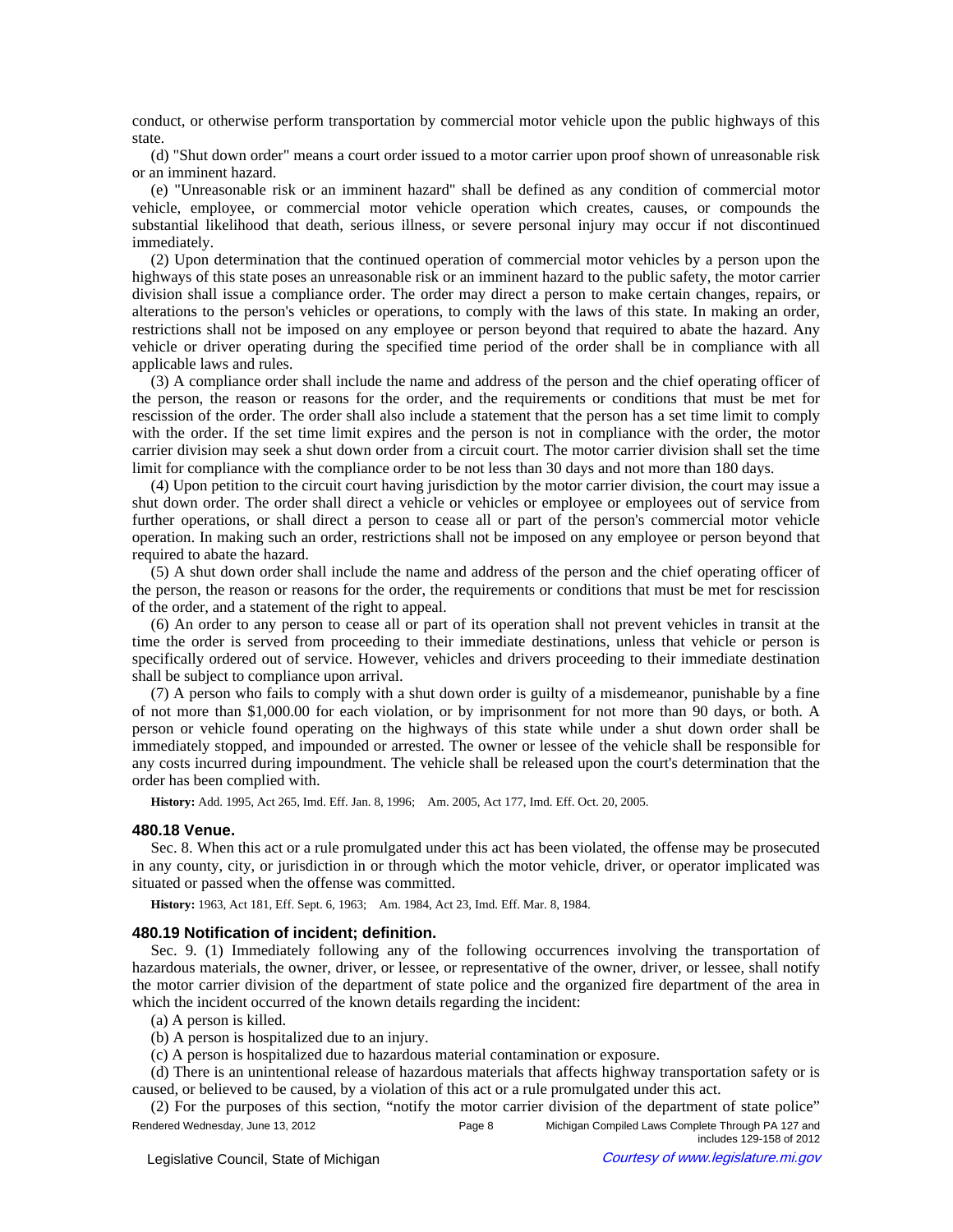includes contacting the local state police post, the operations section of the department of state police, or the motor carrier division headquarters by telephone, facsimile machine, or other means.

History: 1963, Act 181, Eff. Sept. 6, 1963;-Am. 1995, Act 265, Imd. Eff. Jan. 8, 1996.

# **480.20 Vehicle combination transporting combustible liquid; requirements; information required to be on file; retention and transfer of information; applicability of requirements in subsections (2) and (3); transport of flammable liquids, gases, or compressed gases.**

Sec. 10. (1) A truck tractor pulling a semitrailer and a trailer, or pulling 2 semitrailers, shall not transport a combustible liquid unless the vehicle combination meets the following requirements:

(a) Is equipped with a device that restricts the horizontal and vertical rotation of the dolly assemblage of the vehicle combination in a manner that maintains the longitudinal tracking of the dolly and semitrailer in a truck tractor, semitrailer, and trailer combination, or the dolly and the truck in a truck and trailer combination. This device shall be welded to the vehicle in a workmanlike manner, and the efficiency of a weld shall not be less than 85% of the mechanical properties of the adjacent metal in the chassis.

(b) Is equipped with stops in the spring hangers of each semitrailer and trailer in the vehicle combination in a manner that improves the stability of the vehicle combination by reducing the free play of the leaf spring suspension to a maximum of  $3/4$  of an inch when the spring passes from tension to compression.

(2) The owner of the semitrailer or trailer to which the device described in subsection (1) is attached shall keep on file in their principal place of business the following information:

(a) Specifications and plans of the device.

(b) Name of the manufacturer of the device.

(c) Date of installation of the device.

(d) An individual manufacturer identification number which is stamped or permanently affixed to the device.

(3) The information required in subsection (2) shall be kept by the vehicle's owner and shall be transferred to the new owner if the vehicle is sold, or may be destroyed if the vehicle is retired from service or scrapped.

(4) The requirements specified in subsections (2) and (3) apply to devices affixed to vehicles on or after the effective date of the amendatory act that added this subsection.

(5) Commercial motor vehicles used to transport flammable liquids, flammable gases, or compressed flammable gases shall also comply with section 722a of the Michigan vehicle code, Act No. 300 of the Public Acts of 1949, being section 257.722a of the Michigan Compiled Laws.

**History:** Add. 1984, Act 23, Imd. Eff. Mar. 8, 1984;—Am. 1995, Act 265, Imd. Eff. Jan. 8, 1996.

# **480.21 Ordinances or resolutions inconsistent with act; "inconsistent" defined; fine for operating vehicle with serious safety defect; exception; issuance of more than 1 citation; requirements as motor carrier enforcement officer.**

Sec. 11. (1) A township, city, village, county, or another state agency shall not adopt or enforce an ordinance or resolution that is inconsistent with this act or any rule promulgated pursuant to this act. As used in this section, "inconsistent" means a rule or ordinance that is more permissive than this act, that is more restrictive than this act, that would require more action, equipment, or permits than this act would require, or that prevents or obstructs compliance with this act.

(2) The fine for operating a vehicle with a serious safety defect ordered to be paid under an ordinance or resolution adopted by a township, city, village, or county that is consistent with section 7b shall be paid to the county treasurer and shall be allocated as follows:

(a) Seventy percent to the township, city, village, or county in which the citation is issued.

(b) Thirty percent for library purposes as provided by law.

(3) Subsection (2) does not apply to a fine ordered to be paid for a case in which the citation is dismissed pursuant to subsection (4).

(4) The owner or operator of a commercial motor vehicle shall not be issued more than 1 citation for each violation of a code or ordinance regulating the operation of a commercial motor vehicle and substantially corresponding to a provision of sections 683 to 725a of the Michigan vehicle code, 1949 PA 300, MCL 257.683 to 257.725a, within a 24-hour period. If the owner or operator of a commercial motor vehicle is issued a citation by a township, city, village, or county for an equipment violation that does not result in the vehicle being placed out of service, the court shall dismiss the citation if the owner or operator of that commercial motor vehicle provides written proof to the court within 14 days after the citation is issued showing that the defective equipment indicated in the citation has been repaired.

(5) In order to be classified as a motor carrier enforcement officer, a police officer must have training equal to the minimum training requirements, including any annual training updates, established by the department<br>Page 9 Michigan Compiled Laws Complete Through PA 127 and Rendered Wednesday, June 13, 2012 Page 9 Michigan Compiled Laws Complete Through PA 127 and includes 129-158 of 2012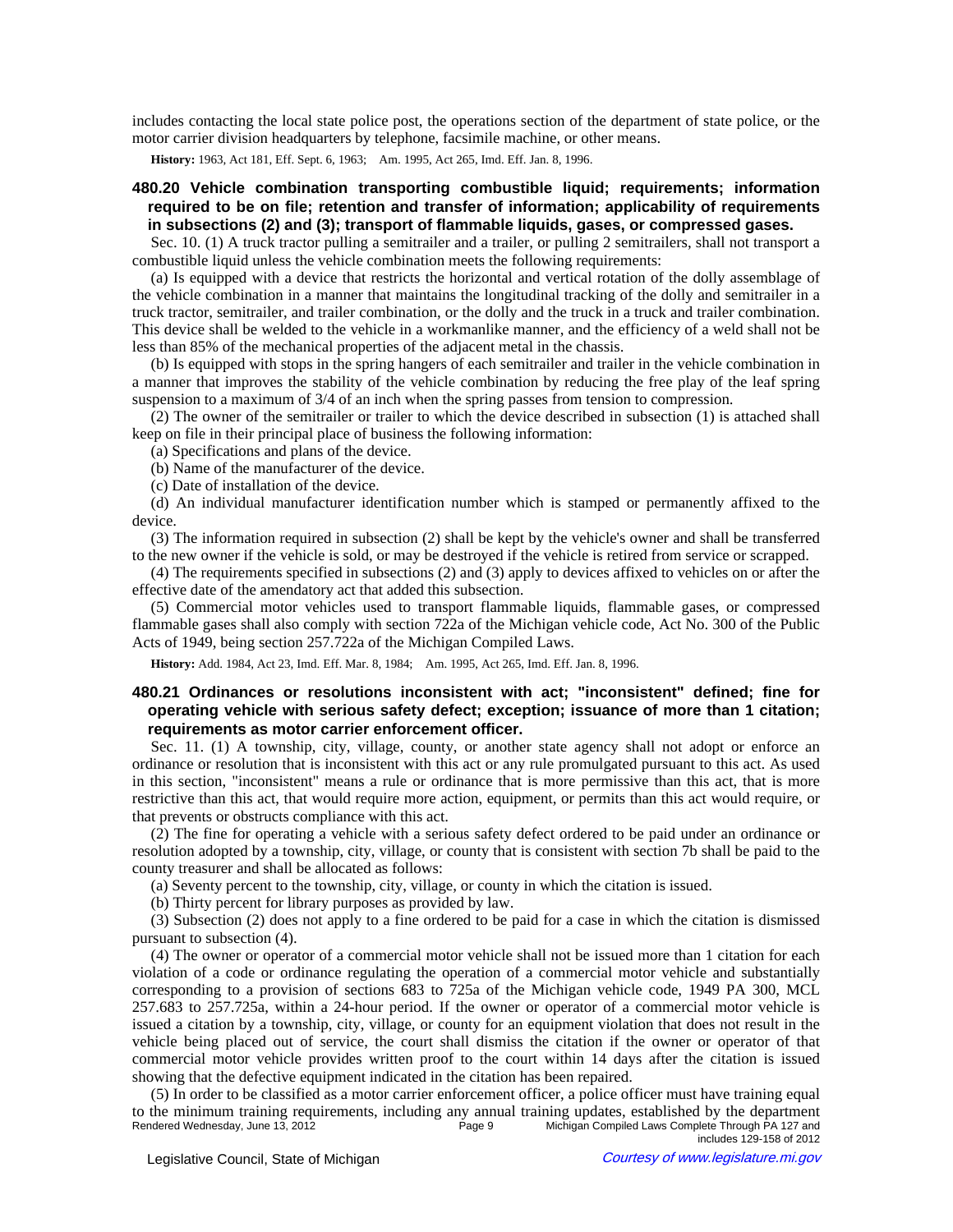of state police for an officer of the motor carrier division of the department of state police. A police officer who has received training equal to these minimum training requirements before the effective date of this section is considered a motor carrier enforcement officer for purposes of this act.

History: Add. 1984, Act 23, Imd. Eff. Mar. 8, 1984;-Am. 1995, Act 265, Imd. Eff. Jan. 8, 1996;-Am. 2000, Act 98, Imd. Eff. May 15, 2000; Am. 2005, Act 177, Imd. Eff. Oct. 20, 2005.

# **480.22 Transfer of hazardous material; prohibitions; exceptions; overfilling container; violation; penalty.**

Sec. 12. (1) Except as provided in subsection (2), a person, driver, owner, carrier, lessee, or lessor shall not transfer or allow to be transferred a hazardous material from a cargo tank, portable tank, or any other container to any cargo tank, portable tank, fuel tank, or any other container on a highway, road, street, or alley within this state.

(2) Subsection (1) does not apply to the following transfer situations:

(a) Fueling machinery or equipment for construction, farm, and maintenance use.

(b) Fueling emergency vehicles.

(c) Under emergency conditions, a transfer may be made provided it is approved by the local fire chief, the bureau of fire services created in section 1b of the fire prevention code, 1941 PA 207, MCL 29.1b, or a hazardous materials investigator of the motor carrier division of the department of state police pursuant to their respective authority under the fire prevention code, 1941 PA 207, MCL 29.1 to 29.34.

(3) A person shall not overfill a container, including a storage tank, during a transfer of a hazardous material from or into a vehicle, so that hazardous material is released from the package or container.

(4) The penalty for violating this section is as prescribed in section 7c.

History: Add. 1995, Act 265, Imd. Eff. Jan. 8, 1996;--Am. 2005, Act 177, Imd. Eff. Oct. 20, 2005;--Am. 2006, Act 204, Imd. Eff. June 19, 2006.

**Compiler's note:** For transfer of powers and duties of state fire marshal to department of labor and economic growth, bureau of construction codes and fire safety, by type II transfer, see E.R.O. No. 2003-1, compiled at MCL 445.2011.

# **480.23 Transporting hazardous materials in amount requiring placard on publicly maintained route; prohibition; violation; penalty.**

Sec. 13. (1) A person, driver, owner, carrier, lessee, or lessor shall not transport or allow to be transported a vehicle carrying hazardous materials in an amount required to be placarded under title 49 of the code of federal regulations on a publicly maintained route as identified on the national hazardous materials route registry as determined by the department of transportation under title 49 CFR.

(2) The penalty for violating this section shall be as prescribed in section 7c.

**History:** Add. 2005, Act 177, Imd. Eff. Oct. 20, 2005.

#### **480.24 Enforcement of state civil infraction.**

Sec. 14. (1) A state civil infraction shall be enforced in the manner provided for enforcement of state civil infractions in chapter 88 of the revised judicature act of 1961, 1961 PA 236, MCL 600.8801 to 600.8835.

(2) When a person who is not a resident of this state is stopped for a state civil infraction under this act or any rule under this act, the police officer making the stop shall take security for the nonresident's appearance in court. The person stopped may recognize to the officer or to the court for his or her appearance by leaving with the officer or court a guaranteed appearance certificate or a sum of money not to exceed \$100.00.

(3) If a magistrate is available for an immediate appearance, upon demand of the person stopped, the officer immediately shall take the nonresident driver before the magistrate to answer to the state civil infraction alleged. If the nonresident defendant requests a hearing, the hearing shall be scheduled and the defendant shall leave with the court the guaranteed appearance certificate or deposit as security for appearance at the scheduled informal or formal hearing.

(4) The officer receiving a guaranteed appearance certificate or deposit of money shall give a receipt to the person stopped for the guaranteed appearance certificate or the money deposited together with the written citation.

(5) At or before the completion of his or her tour of duty, a police officer taking a certificate or deposit of money shall deliver the certificate or deposit of money and the citation either to the court named in the citation or to the police chief or person authorized by the police chief to receive certificates or deposits. The police chief or person authorized by the police chief shall deposit the certificate or the money deposited and the citation with the court. Failure to deliver the money deposited shall be embezzlement of public money.

(6) If the person who posts a certificate or deposit fails to appear as required in the citation or fails to appear for a scheduled informal or formal hearing, the court having jurisdiction and venue over the civil